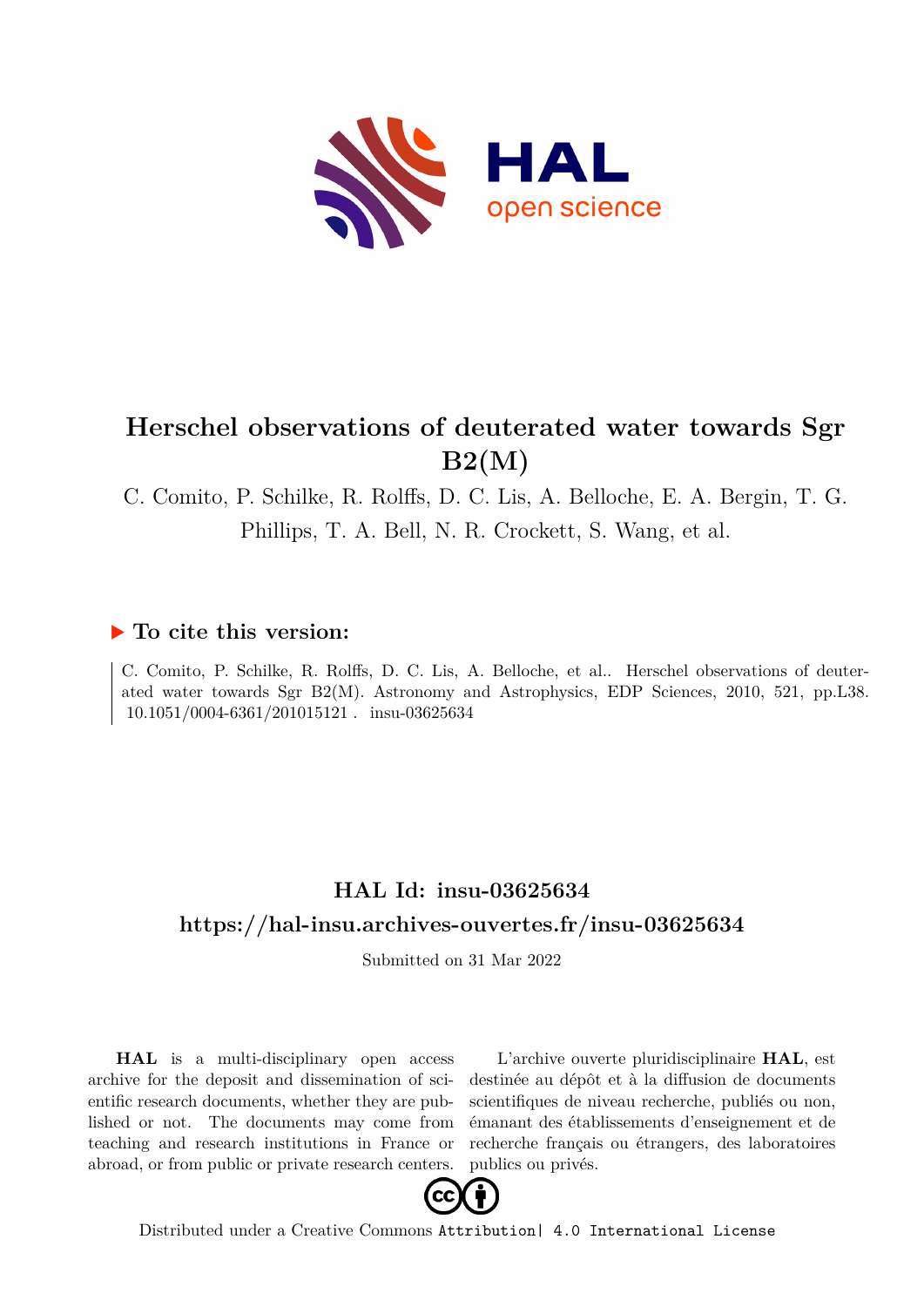Herschel/HIFI: first science highlights Special feature



LETTER TO THE EDITOR

## **Herschel/HIFI measurements of the ortho/para ratio in water towards Sagittarius B2(M) and W31C**-

D. C. Lis<sup>1</sup>, T. G. Phillips<sup>1</sup>, P. F. Goldsmith<sup>13</sup>, D. A. Neufeld<sup>3</sup>, E. Herbst<sup>14</sup>, C. Comito<sup>8</sup>, P. Schilke<sup>8,12</sup>, H. S. P. Müller<sup>12</sup>, E. A. Bergin<sup>2</sup>, M. Gerin<sup>9</sup>, T. A. Bell<sup>1</sup>, M. Emprechtinger<sup>1</sup>, J. H. Black<sup>23</sup>, G. A. Blake<sup>1</sup>, F. Boulanger<sup>24</sup>, E. Caux<sup>4,5</sup>, C. Ceccarelli<sup>6</sup>, J. Cernicharo<sup>7</sup>, A. Coutens<sup>4.5</sup>, N. R. Crockett<sup>2</sup>, F. Daniel<sup>7,9</sup>, E. Dartois<sup>24</sup>, M. De Luca<sup>9</sup>, M.-L. Dubernet<sup>10,11</sup>, P. Encrenaz<sup>9</sup>, E. Falgarone<sup>9</sup>, T. R. Geballe<sup>26</sup>, B. Godard<sup>9</sup>, T. F. Giesen<sup>12</sup>, J. R. Goicoechea<sup>7</sup>, C. Gry<sup>13</sup>, H. Gupta<sup>13</sup>, P. Hennebelle<sup>9</sup>, P. Hily-Blant<sup>6</sup>, R. Kołos<sup>27</sup>, J. Krełowski<sup>25</sup>, C. Joblin<sup>4,5</sup>, D. Johnstone<sup>15</sup>, M. Kaźmierczak<sup>25</sup>, S. D. Lord<sup>16</sup>, S. Maret<sup>6</sup>, P. G. Martin<sup>17</sup>, J. Martín-Pintado<sup>7</sup>, G. J. Melnick<sup>18</sup>, K. M. Menten<sup>8</sup>, R. Monje<sup>1</sup>, B. Mookerjea<sup>28</sup>, P. Morris<sup>16</sup>, J. A. Murphy<sup>19</sup>, V. Ossenkopf<sup>12,20</sup>, J. C. Pearson<sup>13</sup>, M. Pérault<sup>9</sup>, C. Persson<sup>23</sup>, R. Plume<sup>21</sup>, S.-L. Qin<sup>12</sup>, M. Salez<sup>9</sup>, S. Schlemmer<sup>12</sup>, M. Schmidt<sup>29</sup>, P. Sonnentrucker<sup>3</sup>, J. Stutzki<sup>12</sup>, D. Teyssier<sup>30</sup>, N. Trappe<sup>19</sup>, F. F. S. van der Tak<sup>20</sup>, C. Vastel<sup>4,5</sup>, S. Wang<sup>2</sup>, H. W. Yorke<sup>13</sup>, S. Yu<sup>13</sup>, J. Zmuidzinas<sup>1</sup>, A. Boogert<sup>16</sup>, N. Erickson<sup>22</sup>, A. Karpov<sup>1</sup>, J. Kooi<sup>1</sup>, F. W. Maiwald<sup>13</sup>, R. Schieder<sup>12</sup>, and P. Zaal<sup>20</sup>

*(A*ffi*liations are available on page 5 of the online edition)*

Received 28 May 2010 / Accepted 18 June 2010

#### **ABSTRACT**

We present *Herschel*/HIFI observations of the fundamental rotational transitions of ortho- and para- $H_2^{16}O$  and  $H_2^{18}O$  in absorption towards Sagittarius B2(M) and W31C. The ortho/para ratio in water in the foreground clouds on the line of sight towards these bright continuum sources is generally consistent with the statistical high-temperature ratio of 3, within the observational uncertainties. However, somewhat unexpectedly, we derive a low ortho/para ratio of 2.35±0.35, corresponding to a spin temperature of ∼27 K, towards Sagittarius B2(M) at velocities of the expanding molecular ring. Water molecules in this region appear to have formed with, or relaxed to, an ortho/para ratio close to the value corresponding to the local temperature of the gas and dust.

**Key words.** astrochemistry – ISM: abundances – ISM: molecules – molecular processes – submillimeter: ISM

### **1. Introduction**

Water molecules play an essential role in the physics and chemistry of the dense interstellar medium (ISM). Water is one of the main reservoirs of oxygen, and as an important coolant of dense gas it strongly affects its star formation properties. For a molecule with two hydrogen atoms, such as water, the ortho/para ratio is temperature dependent and, in principle, the temperature of the medium in which the proton spin state populations last equilibrated can be deduced from the observations. Water is an asymmetric top molecule, with energy levels labeled by the set of quantum numbers *J*,  $K_{-1}$ ,  $K_{+1}$ , where  $K_{-1}$ ,  $K_{+1}$  are the limiting prolate and oblate symmetric top quantum numbers. Levels with  $K_{-1} + K_{+1}$  even are para, and those with  $K_{-1} + K_{+1}$  odd are ortho. There are no fast radiative transitions between the two species of water, ortho and para. However, a collision resulting in a proton exchange, with a proton or  $H_3^+$  ion, can cause an ortho-para conversion in a water molecule. Such conversion can also result from interaction between a water molecule and the grain surface on which it is adsorbed. The lowest ortho state of water is 34.2 K above the para ground state. The ortho/para

ratio in water is 3 in the high temperature limit. Departures from this limiting value are seen for nuclear spin temperatures below  $~\sim$ 50 K, with the ratio dropping to 1.5 at ∼18 K (see Fig. 4 of Mumma et al. 1987).

The ground-state rotational transition of o-water at 557 GHz was studied extensively in the ISM by the SWAS and *Odin* satellites (Melnick & Bergin 2005; Hjalmarson 2004). However, the HIFI instrument (de Graauw 2010) aboard the *Herschel* Space Observatory (Pilbratt et al. 2010) allows for the first time heterodyne studies of the fundamental p-water line at 1113 GHz. Measurements of the ortho/para ratio in water, by means of absorption spectroscopy in cold foreground clouds on sightlines towards bright submillimeter continuum sources, can provide key insights into the thermal history of the gas. The ortho/para ratio in water has been measured in several solar system comets and the derived nuclear spin temperatures are typically of order 30 K (see Crovisier et al. 1997; Kawakita et al. 2004).

#### **2. Observations**

HIFI observations of the ortho and para  $H_2^{16}O$  and  $H_2^{18}O$  towards Sagittarius B2(M) and W31C presented here were carried out between 2010 March 1 and March 5, using the dual beam switch (DBS) observing mode, as part of guaranteed time

<sup>-</sup> *Herschel* is an ESA space observatory with science instruments provided by European-led Principal Investigator consortia and with important participation from NASA.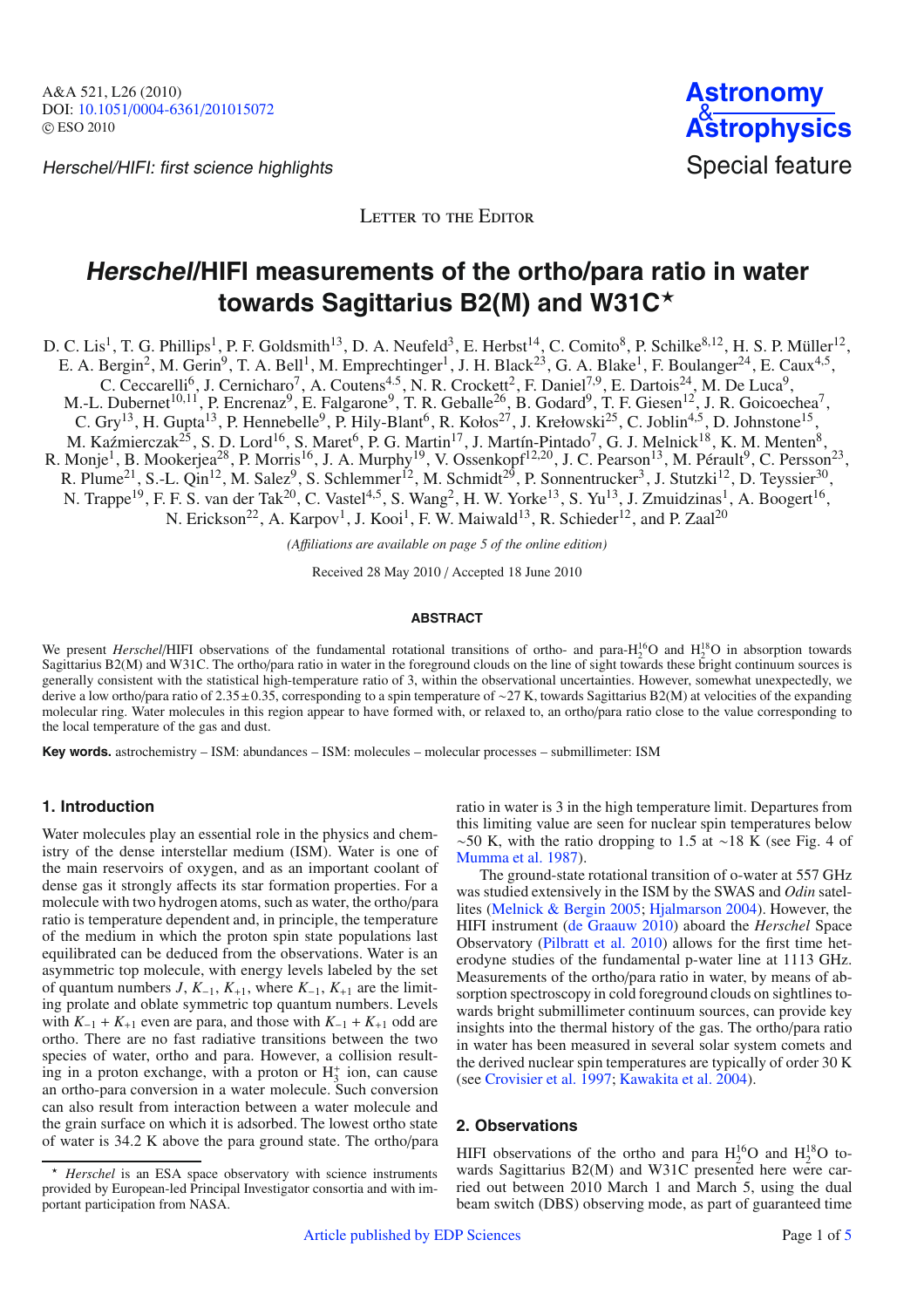key programs HEXOS: *Herschel*/HIFI observations of EXtra-Ordinary Sources: The Orion and Sagittarius B2 star-forming regions and PRISMAS: PRobing InterStellar Molecules with Absorption line Studies. The source coordinates are:  $\alpha_{12000}$  =  $17^{\text{h}}47^{\text{m}}20.35^{\text{s}}$  and  $\delta_{J2000} = -28^{\circ}23'03.0''$  for Sagittarius B2(M) and  $\alpha_{J2000}$  = 18<sup>h</sup>10<sup>m</sup>28.7<sup>s</sup> and  $\delta_{J2000}$  = −19°55′50.0" for W31C. The DBS reference beams lie approximately 3' east and west (i.e. perpendicular to the roughly north–south elongation of Sagittarius B2). We used the HIFI wide band spectrometer (WBS) providing a spectral resolution of 1.1 MHz ( $\sim$ 0.6 km s<sup>-1</sup> at 557 GHz) over a 4 GHz IF bandwidth. The spectra presented here are equally-weighted averages of the H and V polarizations, reduced using HIPE (Ott 2010) with pipeline version 2.6. The resulting Level 2 double sideband (DSB) spectra were exported to the FITS format for a subsequent data reduction and analysis using the IRAM GILDAS package.

The band 1a, 1b and 4b spectral scans of Sagittarius B2(M) consist of DSB spectra with a redundancy of 8, which gives observations of a specific lower or upper sideband frequency with 8 different settings of the local oscillator (LO). This observing mode allows for the deconvolution and isolation of a single sideband (SSB) spectrum (Comito & Schilke 2002). We applied the standard deconvolution routine within CLASS. The observations of water lines in W31C were obtained using the DBS single point observing mode with 3 shifted LO settings that were averaged to produce the final spectra. The HIFI beam size at 557 and 1113 GHz is  $38''$  and  $21''$ , respectively, with a main beam efficiency equal to ∼0.68.

HIFI spectra towards strong continuum sources are affected by standing waves. For sources with narrow lines, these standing waves can be removed efficiently in the pipeline using the *FitHifiFringe* task in HIPE. However, in the case of Sagittarius B2(M), the period of standing waves is comparable to the line widths in the band 1 data. Given the high density of lines in this source in the low-frequency HIFI bands, the standing wave removal can lead to artifacts in the resulting spectra. We, therefore, have not attempted to "defringe" these data.

### **3. Results**

Figure 1 shows spectra of the ground-state rotational transitions of o- and  $p-H_2^{16}O$  and  $H_2^{18}O$  towards Sagittarius B2(M). Lines of  $H_2^{16}O$  are completely saturated over a wide range of velocities. Absorption in the envelope of Sagittarius B2 is seen around 62 km s<sup>-1</sup>, while absorption at velocities between  $-140$ and 40 km s−<sup>1</sup> is due to the foreground gas.

The o-H<sup>16</sup>O transition can be observed in HIFI bands 1a and 1b. While the two observations give the same line shape, the depth of the absorption is a few percent above the zero continuum level in band 1a and a few percent below the zero continuum level in band 1b (Fig. 1, upper panel). This effect is due to small imbalances in the mixer sideband ratios. The sideband deconvolution can, in principle, fit the sideband gains. However, the  $H<sub>2</sub>O$  line is near the band edge and can only observed in the upper sideband in band 1a and only in the lower sideband in band 1b. The resulting determination of the sideband gains is thus not completely accurate. In the following analysis, we corrected for this instrumental effect by assuming that the deepest absorption in both  $H_2^{16}O$  lines defines the zero continuum level.

Sagittarius B2(M) has a rich emission spectrum, which adds to the dust continuum, and against which the foreground clouds can absorb. Some of the strongest and most numerous emission lines seen in the spectrum are those of  $SO<sub>2</sub>$ , which we have



**[Fig. 1.](http://dexter.edpsciences.org/applet.php?DOI=10.1051/0004-6361/201015072&pdf_id=1)** *(Upper)* Spectra of the ground-state transitions of  $o\text{-}H_2^{16}\text{O}$  (band 1b) and H<sup>18</sup> <sup>2</sup> O (band 1a) towards Sagittarius B2(M) (black and blue histograms, respectively). *(Lower)* Corresponding spectra of the  $p-H_2^{16}O$ and  $H_2^{18}O$  transitions (band 4b). Green lines show the model for  $SO_2$ emission from the hot core described in the text.

modelled assuming  $LTE^1$ . The resulting model, shown as green lines in Fig. 1, includes two relatively strong  $SO<sub>2</sub>$  lines within the  $o-H_2O$  spectrum, and a weaker line within the  $p-H_2O$  spectrum. These lines are included, as an additional background, in the calculation of the  $H_2O$  optical depth. Another  $SO_2$  line is present in the o-H<sub>2</sub><sup>8</sup>O spectrum at  $-15$  km s<sup>-1</sup> (Fig. 2, upper panel) and has been similarly modelled. The full source model of S.-L. Qin (private comm.) suggests that no other strong lines are present in our spectra at velocities corresponding to the foreground clouds.

Figure 2 (upper and middle panels) shows the o- and  $p-H_2^{16}O$ and  $H_2^{18}O$  spectra divided by the background emission, including dust continuum and the SO<sub>2</sub> lines. The o-H<sub>2</sub><sup>16</sup>O is an equallyweighted average of the band 1a and 1b data. The  $H_2^{16}O$  lines are saturated over a wide range of velocities and thus unusable for a quantitative analysis. However, we have identified several velocity ranges with moderate saturation levels, marked with thick horizontal lines in Fig. 2. These can be identified with the expanding molecular ring  $(< -50 \text{ km s}^{-1})$ , a transition between the 4 kpc arm and the Orion arm ( $-12$  to  $-7$  km s<sup>-1</sup>), the Sagittarius arm (5 to 20 km s<sup>-1</sup>), and the Scutum arm (27 to 35 km s<sup>-1</sup>; possibly blended with the Sagittarius B2 envelope; see e.g. Neufeld et al. 2000). Assuming that the foreground absorption completely covers the continuum and all water molecules are in the ground state (a reasonable assumption for the diffuse foreground clouds given the very high spontaneous emission rate coefficients for the ground-state water lines,  $3.458 \times 10^{-3}$  and  $1.842 \times 10^{-2}$  s<sup>-1</sup> for the ortho and para lines, respectively), we derive optical depths of the o- and p-water lines ( $\tau = -\ln I/I_o$ ). The resulting optical depth ratio is shown in Fig. 2 (lower panel; left intensity scale). An ortho/para optical depth ratio of 1 corresponds to a column density ratio of 2. The resulting ortho/para

We made use of the myXCLASS program ([http://www.astro.](http://www.astro.uni-koeln.de/projects/schilke/XCLASS) [uni-koeln.de/projects/schilke/XCLASS](http://www.astro.uni-koeln.de/projects/schilke/XCLASS)), which accesses the CDMS (Müller et al. 2001, 2005; <http://www.cdms.de>) and JPL (Pickett et al. 1998; <http://spec.jpl.nasa.gov>) molecular databases.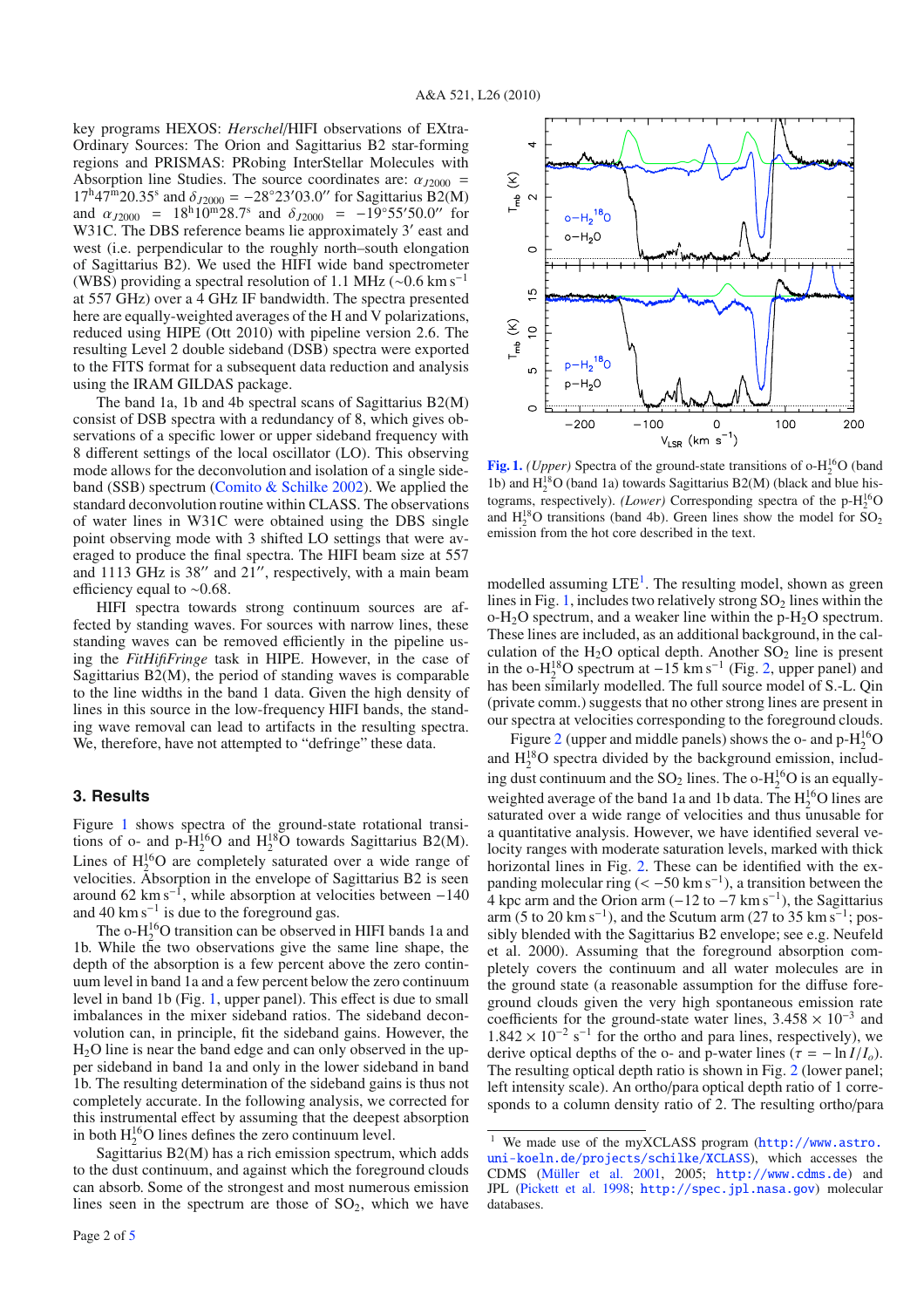

**[Fig. 2.](http://dexter.edpsciences.org/applet.php?DOI=10.1051/0004-6361/201015072&pdf_id=2)** *(Upper)* Spectra of the ground state o- and  $p-H_2^{16}O$  lines towards Sagittarius B2(M) normalized by the continuum (green and red histograms, respectively). *(Middle)* Corresponding spectra of the  $H_2^{18}O$ lines. *(Lower)* The ortho/para optical depth ratio (*left scale*) and column density ratio (right scale) as a function of LSR velocity. Black and blue points correspond to the  $H_2^{16}O$  and  $H_2^{18}O$  measurements, respectively.

column density ratio is given by the right hand scale in Fig. 2 (lower panel).

The uncertainty in the line optical depth in a given velocity channel is given by  $\delta \tau = \exp(\tau) \times \delta I/I_o$ . The errorbars in Fig. 2 (lower panel), are computed under the conservative assumption  $\delta I/I_o = 0.05$  (maximum uncertainty, dominated by the standing waves, based on a comparison of the continuum normalized spectra of the  $o-H_2O$  line in bands 1a and 1b; the signal-to-noise ratio for the p-H2O line is comparable, given the stronger continuum, and the amplitude of the standing waves also scales with the continuum strength). Relative uncertainties of the o- and pwater optical depths have been added in quadrature.

Table 1 gives weighted averages of the ortho/para column density ratio in different velocity ranges towards Sagittarius B2(M), along with the corresponding uncertainties. Since the individual measurements are not independent but dominated by instrumental systematics, we use a more conservative estimate of the uncertainty of the mean for the two velocity intervals corresponding to the expanding molecular ring, computed from the peak-peak variation between the individual data points. The  $H_2O$  (ortho+para) column densities are also included, assuming an  $H_2^{16}O/H_2^{18}O$  ratio of 500 for the 5–20 km s<sup>-1</sup> component. We compute  $H_2$  column densities in the foreground gas using the method employed in Lis et al.  $(2001)$ , based on <sup>13</sup>CO absorption data, assuming a CO abundance of  $1 \times 10^{-4}$  and a  $12\text{CO}$ <sup>13</sup>CO ratio of 60 in the local gas in the Sagittarius arm (5– 20 km s<sup>-1</sup> velocity range) and 30 in the remaining velocity intervals. The resulting column densities should be accurate to within a factor of 2. The  $H_2O$  abundance in the various components is generally consistent with that derived by Neufeld et al. (2000;  $4-7 \times 10^{-7}$ ). The derived H<sub>2</sub>O abundance in the 5–20 km s<sup>-1</sup> component, based on the  $\mathrm{H}_2^{18}\mathrm{O}$  measurements, is a factor of 3–6



[Fig. 3.](http://dexter.edpsciences.org/applet.php?DOI=10.1051/0004-6361/201015072&pdf_id=3) *(Upper)* Spectra of the ground state o- and  $p-H_2^{16}O$  lines towards W31C normalized by the continuum (green and red histograms, respectively). *(Lower)* The ortho/para optical depth ratio (*left scale*) and column density ratio (right scale) as a function of LSR velocity.

**Table 1.** Column densities (cm−2) and ortho/para ratios towards Sagittarius B2(M).

| $V$ (km s <sup>-1</sup> )                                                                    | O/P | $N(H_2O)$ $N(H_2)$ $X(H_2O)$                                             |  |
|----------------------------------------------------------------------------------------------|-----|--------------------------------------------------------------------------|--|
| $-135$ to $-110$ 2.35 ± 0.3 2.0 × 10 <sup>14</sup> 5 × 10 <sup>20</sup> 4 × 10 <sup>-7</sup> |     |                                                                          |  |
| $-73$ to $-52$ $2.35 \pm 0.4$ $3.7 \times 10^{14}$ $6 \times 10^{20}$ $6 \times 10^{-7}$     |     |                                                                          |  |
| $-12$ to $-7$                                                                                |     | $2.8 \pm 0.5$ $1.2 \times 10^{14}$ $4 \times 10^{20}$ $3 \times 10^{-7}$ |  |
| 5 to 20                                                                                      |     | $3.0 \pm 0.6$ $6.7 \times 10^{15}$ $3 \times 10^{21}$ $2 \times 10^{-6}$ |  |
| 27 to 35                                                                                     |     | $2.3 \pm 0.3$ $1.7 \times 10^{14}$ $6 \times 10^{20}$ $3 \times 10^{-7}$ |  |

higher than that derived for the other components based on the  $H_2^{16}$ O data. However, the  $H_2^{18}$ O optical depth in this velocity range is low leading to large uncertainties. The water column density and abundance in this velocity range would be a factor of 2 lower if the gas responsible for the absorption is located in the Galactic center region  $(H_2^{16}O/H_2^{18}O)$  ratio of 250) rather than in the Sagittarius arms.

The ortho/para ratio in the two velocity ranges between  $-12$ and 20 km s<sup> $-1$ </sup> is consistent with the high-temperature limit of 3, within the uncertainties. The ratio in the Scutum arm, at 27 to 35 km s−<sup>1</sup> is lower than 3. However, this component may be blended with the Sagittarius B2 envelope. The low ortho/para ratios derived at the envelope velocities, from both  $H_2^{16}O$  and  $H_2^{18}O$ data, are likely caused by the excitation effects. Given the higher density of the gas, the assumption that all water molecules are in the ground state is no longer correct. The column density of o-H2O is more strongly affected, resulting in a lower apparent ortho/para ratio. In fact, we do see wings of the  $o-H_2^{18}O$  line in emission at the envelope velocities (Fig. 2; middle panel). Deriving the ortho/para ratio in water in the Sagittarius B2 envelope requires detailed radiative transfer modelling and is beyond the scope of the present Letter.

We derive a low ortho/para ratio,  $2.35 \pm 0.35$ , at velocities <−50 km s−1, corresponding to the expanding molecular ring. In this case, the measurement uncertainties are small enough that the ortho/para ratio of 3 appears to be ruled out by our data.

The o- and p-water spectra towards W31C, normalized by the continuum, are shown in Fig. 2 (upper panel). Weak  $p-H_2^{18}O$ absorption is seen at the cloud systemic velocity, but no o- or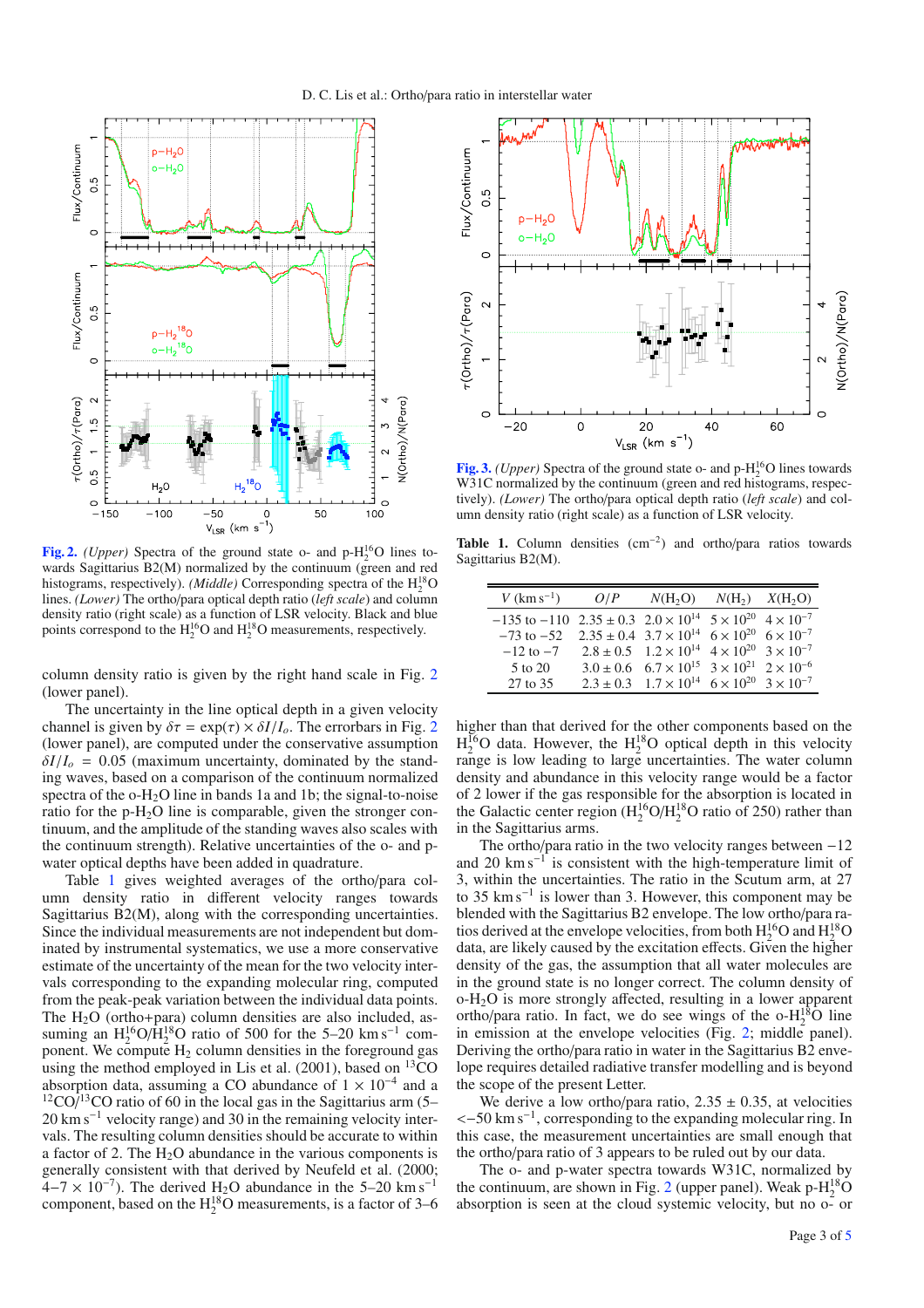$p-H_2^{18}O$  absorption is detected in the foreground clouds. Once again, we have identified 3 velocity ranges where the o- and p- $H_2^{16}$ O lines are not completely saturated (thick horizontal lines in Fig. 2, upper panel). The resulting ortho/para ratio is relatively uniform,  $2.8 \pm 0.2$ , consistent with the high-temperature ratio of 3 within the measurement uncertainty (Fig. 2, lower panel).

### **4. Discussion**

In the high-temperature limit one might expect an ortho/para ratio close to 3, when water is first formed. In the gas-phase, the excess energy of the exothermic reactions (e.g., recombination of  $H_3O^+$ ) could lead to spin equilibration. For water molecules desorbed from ices on grain surfaces, one might also expect the initial ortho/para ratio to be 3-if there is enough energy to desorb a water molecule, either thermally or non-thermally, there is likely enough energy to populate numerous rotational states of the gas-phase species, both ortho and para, preserving a ratio close to 3 independent of the ortho/para ratio in the ice. However, the excess energy of formation is shared with the surface and the water ortho/para ratio may rapidly equilibrate at the grain temperature (e.g., Limbach et al. 2006).

Once water molecules are in the gas phase, collisions with atomic and molecular ions  $(H^+$  and  $H_3^+)$  can lead to proton exchanges and, over time, produce a gas-phase ortho/para ratio below 3 and potentially commensurate with the gas temperature (see the discussion of  $H_2$  conversion by Flower et al. 2006). As the temperature approaches zero, all water molecules will be in the ground para state if collisions with ions can efficiently exchange the ortho and para states. If there are no ions present, and therefore no barrierless collisions to exchange the ortho and para states of water, the ortho/para ratio of 3 will remain, independent of the temperature. Since ions are present in the ISM, we can expect the water ortho/para ratio to be generally lower than 3, given sufficient time. The time scale of the ortho/para conversion depends on the gas density. In dense clouds, there is a greater likelihood that the ortho/para ratio equilibrates at the gas kinetic temperature, as long as the density of ions is sufficient. In warmer, diffuse clouds, equilibrium would favor higher ortho/para ratios, but at lower densities equilibrium is less likely. Assuming a gas density of 10<sup>4</sup> cm−3, a fractional abundance of protonated ions of  $10^{-8}$ , and a rate coefficient of  $10^{-9}$  cm<sup>-3</sup> s<sup>-1</sup>, we estimate the time scale of the ortho-para equilibration to be of order  $3 \times 10^5$  years.

We derive a low ortho/para ratio of  $2.35 \pm 0.35$ , corresponding to a spin temperature of ∼27 K, towards Sagittarius B2(M) at velocities corresponding to the expanding molecular ring. The low ortho/para ratio may suggest water formation on dust grains, with water molecule spin populations equilibrated at the dust temperature. Alternatively, the high-temperature ratio of 3 may have relaxed in the gas-phase to a value in line with the kinetic temperature of these clouds – a gas/dust temperature of order  $30 \text{ K}$  is quite reasonable for these relatively diffuse clouds within ∼200 pc from the Galactic center (e.g., Tieftrunk et al. 1994). The water ortho/para ratio has now been measured in atmospheres of 9 solar system comets. The derived spin temperatures range between 23 and 34 K, with an average of ∼29 K (Crovisier, priv. comm.), close to our measurement in the expanding molecular ring.

The higher ortho/para ratio, consistent with the statistical ratio of 3, that we derive towards Sagittarius B2(M) in the velocity range  $-12$  to 20 km s<sup> $-1$ </sup> may indicate higher gas or dust temperatures (e.g., Gardner et al. 1988). Schilke et al. (2010) also derive a higher  $H_2O^+$  spin temperature towards this source at positive

Page 4 of 5

velocities, as compared to the line-of-sight clouds at negative velocities. In addition, strong chloronium absorption has been detected towards Sagittarius B2(S) at velocities between −10 and 20 km s<sup>-1</sup> (Lis et al. 2010). Since the H<sub>2</sub>Cl<sup>+</sup> abundance is enhanced in warm, UV-irradiated regions, this indicates the presence of a warm, diffuse gas component in this velocity range.

In summary, in the diffuse regions studied here, both water formation mechanisms (gas and solid state) can contribute. With sufficient time (or higher densities with subsequently faster gasphase reactions) chemistry in the gas can drive the spin temperature towards the gas temperature. In addition, it has been postulated (Hollenbach et al. 2009) that photodesorption of water ices in low-density environments can release frozen molecules with a spin temperature that coincides with that of the dust grains. If the gas and dust temperatures are not equal this can lead to a ratio that reflects a mixture of these effects. Modeling the ortho/para ratio evolution is beyond the scope of this Letter, but the theme is that a ratio below 3 reflects cold environments (gas or dust temperatures below about 50 K).

With improved calibration and better understanding of the instrumental effects, more accurate determination of the water ortho/para ratio in these and other sources will be possible in the future. However, the present work clearly demonstrates the outstanding spectroscopic capabilities of HIFI for providing robust constraints for the physical conditions and chemistry of the ISM.

*Acknowledgements.* HIFI has been designed and built by a consortium of institutes and university departments from across Europe, Canada and the United States under the leadership of SRON Netherlands Institute for Space Research, Groningen, The Netherlands and with major contributions from Germany, France and the US. Consortium members are: Canada: CSA, U.Waterloo; France: CESR, LAB, LERMA, IRAM; Germany: KOSMA, MPIfR, MPS; Ireland, NUI Maynooth; Italy: ASI, IFSI-INAF, Osservatorio Astrofisico di Arcetri-INAF; Netherlands: SRON, TUD; Poland: CAMK, CBK; Spain: Observatorio Astronomico Nacional (IGN), Centro de Astrobiología (CSIC-INTA). Sweden: Chalmers University of Technology-MC2, RSS & GARD; Onsala Space Observatory; Swedish National Space Board, Stockholm University - Stockholm Observatory; Switzerland: ETH Zurich, FHNW; USA: Caltech, JPL, NHSC. Support for this work was provided by NASA through an award issued by JPL/Caltech. D. C. L. is supported by the NSF, award AST-0540882 to the CSO. A portion of this research was performed at the Jet Propulsion Laboratory, California Institute of Technology, under contract with the National Aeronautics and Space Administration.

#### **References**

- Comito, C., & Schilke, P. 2002, A&A, 395, 357
- Crovisier, J., Leech, K., Bockelée-Morvan, D., et al. 1997, Science, 275, 1904
- de Graauw, Th., Helmich, F. P., Phillips, T. G., et al. 2010, A&A, 518, L6
- Flower, D., Pineau des Forêts, G., & Walmsley, C. M. 2006, A&A, 449, 621
- Gardner, F. F., Boes, F., & Winnewisser, G. 1988, A&A, 196, 207 Greaves, J. S., & Nyman, L.-A. 1996, A&A, 305, 950
- Hjalmarson, Å 2004, ASR, 34, 504
- Hollenbach, D., Kaufman, et al. 2009, ApJ, 690, 1497
- Kawakita, H., Watanabe, J., et al. 2004, ApJ, 601, 1152
- Limbach, H.-H., Buntkowsky, G., et al. 2006, ChemPhysChem, 7, 551
- Lis, D. C., Keene, J., Phillips, T. G., et al. 2001, ApJ, 561, 823
- Lis, D. C., Pearson, J. C., Neufeld, D. A., et al. 2010, A&A, 521, L9
- Melnick, G. J., & Bergin, E. A. 2005, ASR, 36, 1027
- Müller, H. S. P., Thorwirth, S., et al. 2001, A&A, 370, L49
- Müller, H. S. P., Schlöder, et al. G. 2005, J. Mol. Struct., 742, 215
- Mumma, M., Weaver, H. A., & Larson, H. P. 1987, A&A, 187, 419
- 
- Neufeld, D. A., Ashby, M. L. N., Bergin, E. A., et al. 2000, ApJ, 539, L111 Ott, S. 2010, in Astronomical Data Analysis Software and Systems XIX, ed. Y. Mizumoto, K.-I. Morita, & M. Ohishi, ASP Conf. Ser., in press
- Pickett, H. M., Poynter, R. L., Cohen, E. A., et al. 1998, J. Quant. Spectrosc. Radiat. Transfer, 60, 883
- Pilbratt, G. L., Riedinger, J. R., Passvogel, T., et al. 2010, A&A, 518, L1
- Schilke, P., Comito, C., Müller, H. S. P., et al. 2010, A&A, 521, L11
- Tieftrunk, A., Pineau des Forêts, G., et al. 1994, A&A, 289, 579